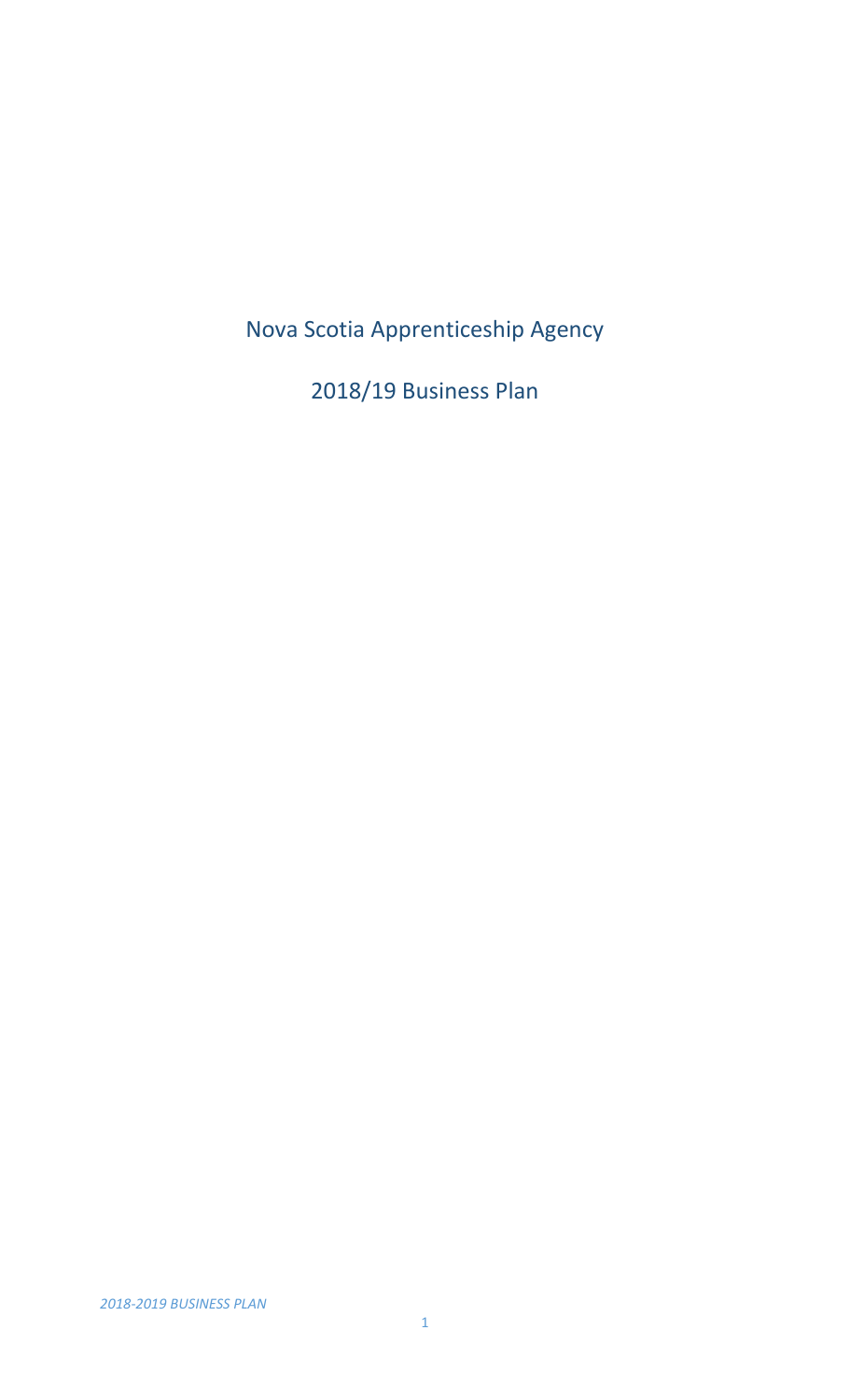For more information on the Nova Scotia Apprenticeship Agency contact:

Nova Scotia Apprenticeship Agency 1256 Barrington Street, Box 578 Halifax, Nova Scotia B3J 2S9

> T: 902-424-5651 TF: 1-800-494-5651 F: 902-424-0717

E: [apprenticeship@novascotia.ca](mailto:apprenticeship@novascotia.ca)

Or visit our website at [www.nsapprenticeship.ca](http://www.nsapprenticeship.ca/)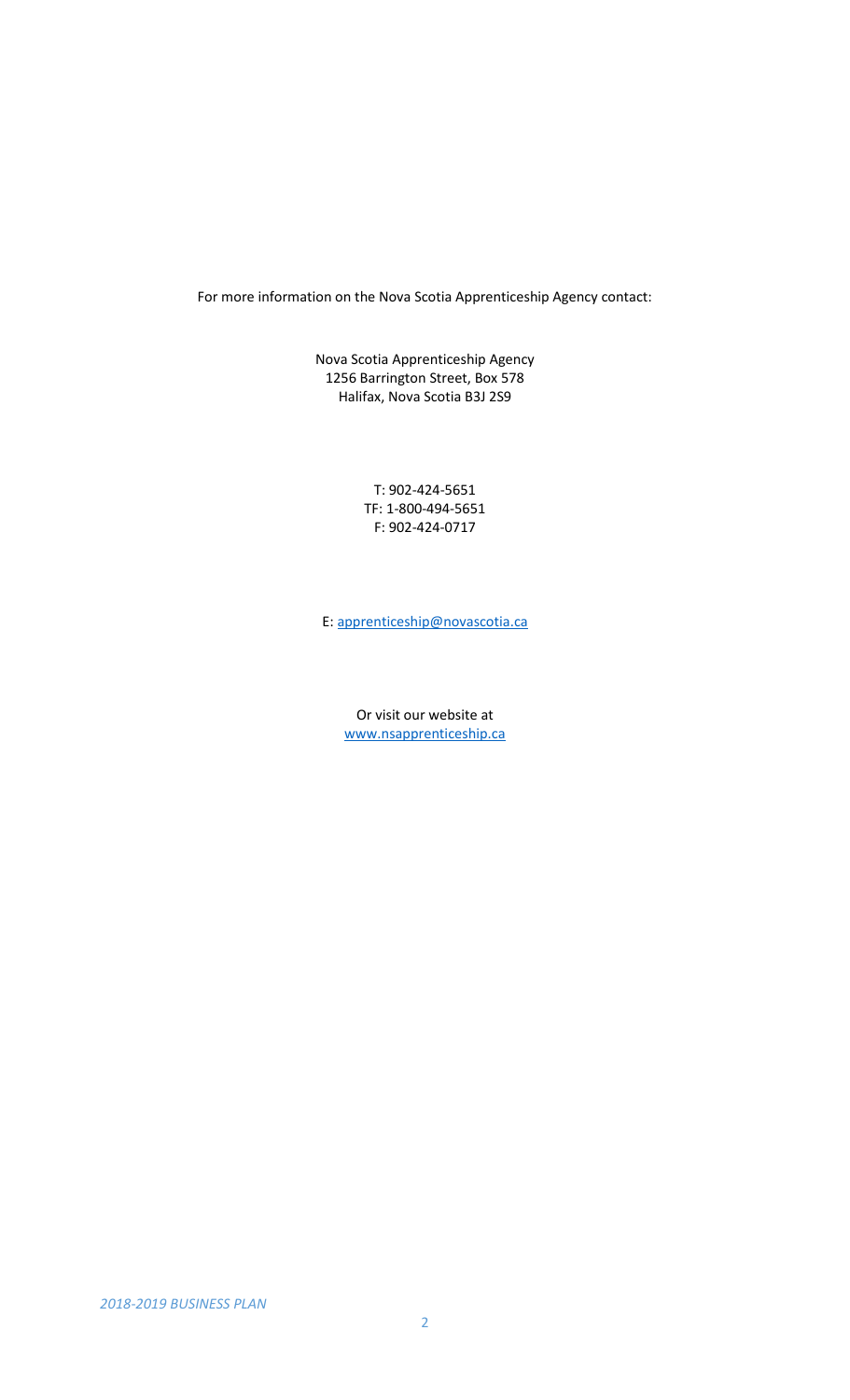## Strategic Direction and Context

## Strategic Direction

Viewed as a key component of a successful economy in Nova Scotia, apprenticeship and trades certification is a rewarding post-secondary option for youth and those interested in practical, hands-on careers. The Apprenticeship and Trades Qualifications Act and General Regulations and the Community Colleges Act provide the legal framework for the trades training system. The Nova Scotia Apprenticeship Agency (NSAA) facilitates the system within the parameters of the Agency's Operating Charter and is comprised of the Board, Board Committees, Trade Advisory Committees, the Chief Executive Officer, and the NSAA staff.

The NSAA Board is made up of ten trade sector seats, four members-at-large and the Nova Scotia Community College Vice President, Academic. The NSAA governance model is based on accountability and industry involvement in strategic planning, oversight, resource allocation, and program outcomes. Our vision is an industry-led apprenticeship system that builds and maintains a highly skilled and diverse workforce, contributing to the economic success of Nova Scotia.

The NSAA Strategic Plan 2015-2020, was developed in partnership with industry, interested stakeholders, Board members and NSAA staff and provides direction for Agency activities in five key areas:

- Changing the culture: Inclusive, connected and industry-led
- Changing the outcome: Apprentice success
- Changing the outcome: Employer success
- Strengthening delivery: Connecting training and workplaces
- Making certification an economic driver

While each strategic direction has a unique focus, they are all interconnected, and, as each moves forward independently, they all connect to the all-encompassing goal of changing the culture of apprenticeship in Nova Scotia.

The full Strategic Plan is available at:

[http://www.nsapprenticeship.ca/sites/default/files/docs/pubs/Strategic-Plan-2015-2020.pdf.](http://www.nsapprenticeship.ca/sites/default/files/docs/pubs/Strategic-Plan-2015-2020.pdf)

This Business Plan details the goals, strategies, measures and targets for 2018-19.

## Operating Environment

The NSAA operates in an environment with significant population challenges namely, declining birthrates, youth, who are leaving the Province to seek employment, and an aging population currently working but planning to retire in the near future. At the same time, 44.5% of African Nova Scotians and 39% of the NS Aboriginal population are under 25. This represents 12.5% of the NS population under 25 or approximately 30,000 people. The past several years have witnessed success and growth with projects such as The Maritime Link, now in its final stages, as well as the National Shipbuilding Procurement Strategy, which will be requiring a highly skilled workforce for years to come. With Aboriginal and African Nova Scotian youth set to be key participants in the workforce of the future, we need to ensure Industry is providing a culturally responsive and inclusive work environment, so all can succeed to their full potential. Over the past several years, more Nova Scotians have been returning home, and we have an opportunity to utilize the skills and knowledge they have obtained from working in other parts of the country and internationally.

Currently, the Nova Scotia apprenticeship system recognizes 69 designated trades; 13 of these trades are compulsory certified requiring that one is an apprentice or certified in the trade in order to work legally; 8 trades are [compulsory certified](https://nsapprenticeship.ca/trades) under another regulatory authority. Technical training is provided in 33 trades for apprentices and the remaining trades are certification-only, meaning trades practitioners, who meet the requirements, may challenge to write the certification exam. Atlantic and National initiatives are ongoing, leading to the harmonization of apprenticeship technical training across jurisdictions, and improving mobility for apprentices who work in other jurisdictions in order to continue their training. Provincial and Atlantic Trade Advisory Committee participation is critically important to the success of this work. Most apprenticeship training takes place on the job site under the supervision of a certified journeyperson. The Agency has been putting in a concerted effort to increase employer participation in the apprenticeship system. Another hurdle to a successful apprenticeship system is the general lack of understanding of the value of working in a skilled trade career. Although the Agency has been successfully working to increase participation of diverse groups and women in non-traditional trades, apprenticeship training is still disproportionately attracting white males.

*2018-2019 BUSINESS PLAN*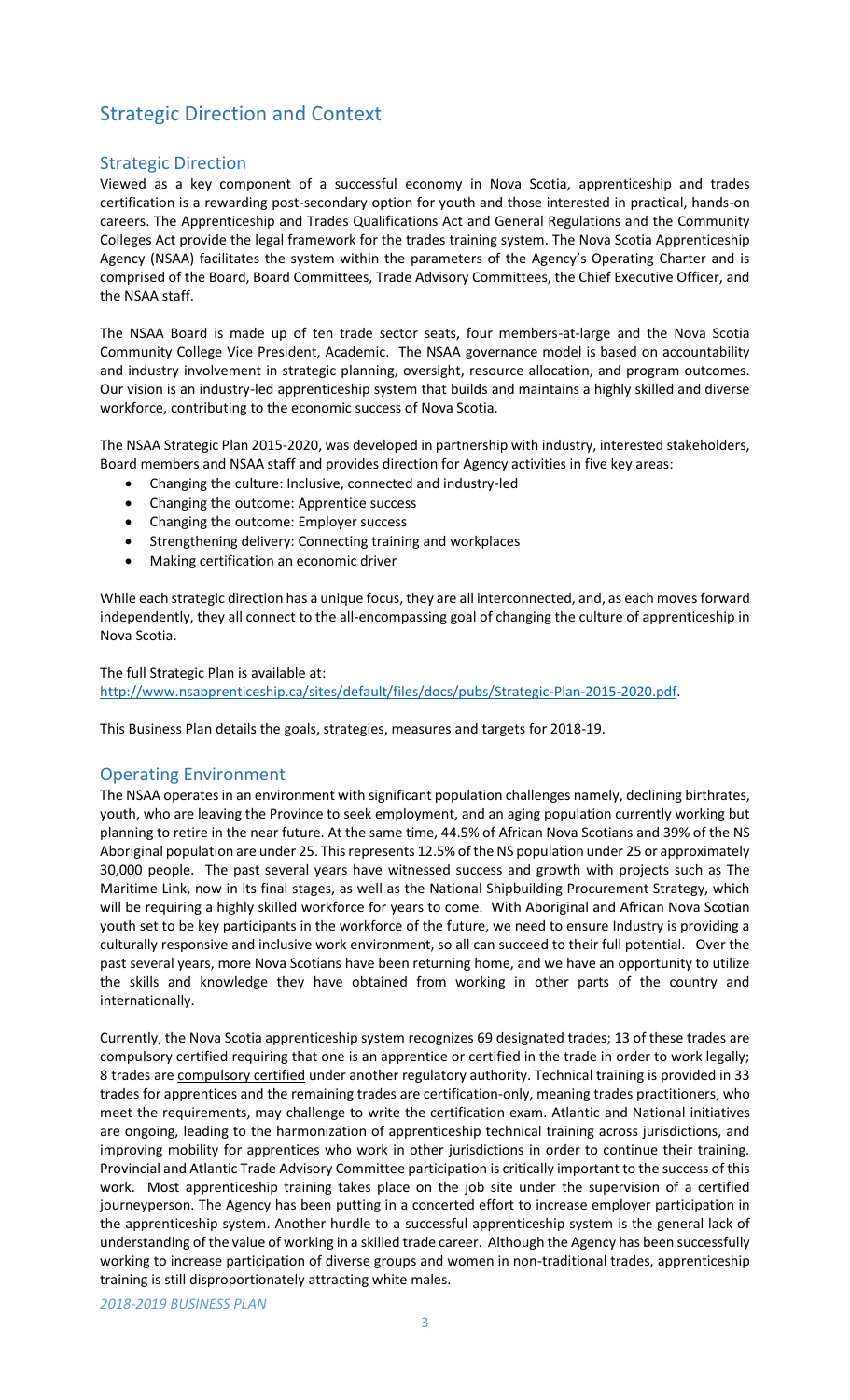The Agency launched a marketing campaign in January 2018 to promote the skilled trades through the apprenticeship pathway as a strong post-secondary option. The target audiences are employers who are not engaged in the system, youth and those seeking a career in the skilled trades, parents, teachers and influencers of youth. The campaign has embedded diversity as an integral component of the advertising, materials and messaging. The Agency plans to continue the campaign throughout 2018-2019 and 2019- 2020.

The Nova Scotia Apprenticeship Agency was created by Government in response to industry demands for greater involvement in the strategic and operational decisions required to improve outcomes across the apprenticeship system, from pre-apprenticeship to post-journeyperson training.

## Risks, Opportunities, and Response Strategies

To position the apprenticeship and trades certification system to operate effectively within this environment, the NSAA regularly looks for opportunities to engage industry. NSAA makes operational and strategic decisions based on advice from the Board and the Trade Advisory Committees, labour market information, best practices, knowledge of the Nova Scotian culture and climate, and guidance from relevant Acts and Regulations.

Given the demographic challenges facing our Province, and without fundamental change in how the system operates, we risk a continued miss-match of graduates and potential apprentices with employers in high demand sectors, as well as a lack of new employers in the apprenticeship system who could increase employment opportunities for our youth.

In response, the NSAA proposes to:

- Implement a stakeholder engagement plan to ensure that employers are heard and receive good communication, and that they participate more fully in the apprenticeship system;
- work with government entities to ensure procurement practices support the use of apprentices where relevant;
- lay the ground work for expanded Youth Apprenticeship Programs to attract more apprentices;
- develop more training pathways to meet the changing needs of apprentices and employers;
- implement the recommendations from the Diversity and Inclusion Framework and Action Plan to promote and increase diversity in the apprenticeship system and ensure appropriate supports for all Nova Scotians who want to participate in the system; and
- increase harmonization in the Atlantic Provinces and across Canada for apprentices to have greater opportunity to complete their training without disruption.

In Nova Scotia, the Apprenticeship System is unique in the relationship between the Agency and the community college, for the most part, to provide technical training. The college also provides preapprenticeship training, which requires collaboration between the agency and the college to ensure training offered is done so using evidenced based decision making based on labor market information and industry capacity. This relationship is advanced through the Joint Stewardship Initiative and several of the actions in business plan reflect this initiative.

## Action Plan (2018-2019)

## Goals, Strategies, Measures, and Targets

When the Nova Scotia Apprenticeship Agency (NSAA) was created, significant amendments were made to both the Apprenticeship and Trades Qualifications Act and the Community Colleges Act and these changes paved the way for more coherent and inclusive industry engagement across the trades training system. It was recognized that to be successful the Agency needed to build strong relationships with Industry and the Nova Scotia Community College. Apprenticeship technical training was extended to include the planning and delivery of those trades programs for which the Agency maintains industry standards and issues certificates of qualification.

## Strategic Direction: Change the Culture: Inclusive, Connected, and industry-led

NSAA operates on a common over-arching value of Diversity and Inclusion and is mandated to improve access to and participation in the system by Aboriginal persons, African Nova Scotians, differently-abled persons, immigrants, women and members of other under-represented groups. The Agency is working with industry to redefine the apprenticeship system to make it a more comprehensive system encompassing youth trades initiatives, bridging programs, pre-apprenticeship programming, apprenticeship, and post-journey certification.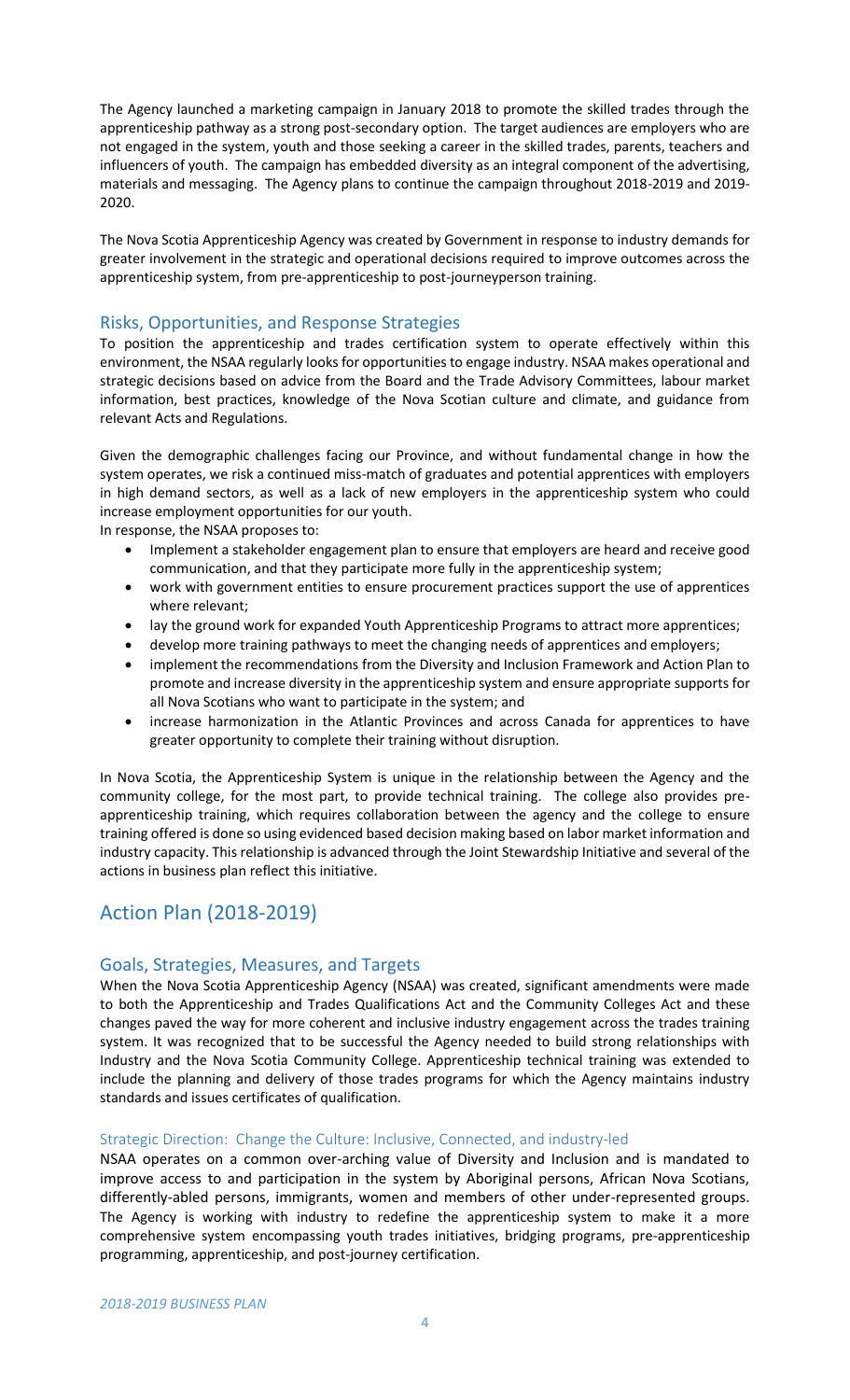| Key Action from Strategic Plan        | 2018-2019 Action Plan                                                                                                      |  |  |
|---------------------------------------|----------------------------------------------------------------------------------------------------------------------------|--|--|
| Implement a <i>marketing and</i>      | Continue roll-out of media associated with the 3-yr<br>$\bullet$                                                           |  |  |
| communications strategy to            | apprenticeship marketing and communications strategy.                                                                      |  |  |
| promote apprenticeship                | Continue to work with partners, including NSCC, to develop<br>$\bullet$                                                    |  |  |
|                                       | a coordinated approach to marketing the Apprenticeship                                                                     |  |  |
|                                       | and Trades Qualifications system.                                                                                          |  |  |
| Educate apprenticeship partners       | Develop communication materials for partners, including<br>$\bullet$                                                       |  |  |
| on their roles and responsibilities   | Joint Registration Agreement holders, on their roles and                                                                   |  |  |
|                                       | responsibilities.                                                                                                          |  |  |
|                                       | Develop videos accessible on the Agency's website that<br>$\bullet$                                                        |  |  |
|                                       | explain key roles and responsibilities.                                                                                    |  |  |
| Implement a stakeholder               | Continue employer visits with over 1000 identified<br>$\bullet$                                                            |  |  |
| engagement plan                       | employers who have not registered an apprentice within                                                                     |  |  |
|                                       | the last 5 - 15 years and promote direct-entry options.                                                                    |  |  |
|                                       | Further develop the recognition program for champion<br>$\bullet$                                                          |  |  |
|                                       | employers.                                                                                                                 |  |  |
|                                       | In partnership with Women Unlimited and Employment and<br>$\bullet$                                                        |  |  |
|                                       | Social Development Canada, pilot test an employer                                                                          |  |  |
|                                       | consortia approach to encourage the engagement of small-                                                                   |  |  |
|                                       | medium sized enterprises in apprenticeship.                                                                                |  |  |
| Implement a Diversity and             | Continue professional development with NSAA staff<br>$\bullet$                                                             |  |  |
| <b>Inclusion Framework and Action</b> | regarding diversity and inclusion.                                                                                         |  |  |
| Plan to guide increased diversity,    | Advance outstanding priorities identified in the framework<br>٠                                                            |  |  |
| both in the Agency and in the         | regarding employer awareness, the inclusion of Persons                                                                     |  |  |
| system                                | with Disabilities, data collection, development of an equity                                                               |  |  |
|                                       | and inclusion policy tool and developing training for                                                                      |  |  |
|                                       | examination readers.                                                                                                       |  |  |
|                                       | Develop and implement a customized service approach to<br>$\bullet$                                                        |  |  |
|                                       | support the success of diverse apprentices.                                                                                |  |  |
|                                       | Through the Aboriginal Apprenticeship Advisory<br>٠                                                                        |  |  |
|                                       | Committee, support Aboriginal projects and outreach (i.e.                                                                  |  |  |
|                                       | APTEC, MFNC, MEBONS), educate community leaders                                                                            |  |  |
|                                       | about apprenticeship and further the utilization of Joint                                                                  |  |  |
|                                       | Registration Agreements.                                                                                                   |  |  |
|                                       | Continue to partner with Women Unlimited to develop and<br>$\bullet$<br>implement a women-centric strategy and formalize a |  |  |
|                                       | Women in Trades network.                                                                                                   |  |  |
|                                       | Work with partners, including NSCC, to ensure culturally<br>$\bullet$                                                      |  |  |
|                                       | responsive pedagogy is implemented to create a climate of                                                                  |  |  |
|                                       | diversity and inclusion.                                                                                                   |  |  |
| Support successful Board and          | Host a board strategic thinking session to position board<br>$\bullet$                                                     |  |  |
| <b>Trade Advisory Committee</b>       | priorities.                                                                                                                |  |  |
| leadership and participation          | Continue work with CanTraq to illuminate sectoral trends<br>$\bullet$                                                      |  |  |
|                                       | and issues.                                                                                                                |  |  |
|                                       | Revisit good governance training for Board Members.<br>$\bullet$                                                           |  |  |
|                                       | Focus on recruiting diverse participants for the Trade<br>$\bullet$                                                        |  |  |
|                                       | Advisory Committees.                                                                                                       |  |  |
| With our education partners,          | Grow the participation in youth programs and explore new<br>$\bullet$                                                      |  |  |
| expand Youth Apprenticeship           | opportunities in Landscape Horticulturist.                                                                                 |  |  |
| Programs                              | Develop and implement programming in response to the<br>$\bullet$                                                          |  |  |
|                                       | Transition Task Force recommendations.                                                                                     |  |  |
| Create partnerships to increase the   | Work with the Department of Transportation and<br>$\bullet$                                                                |  |  |
| use of apprentices in public sector   | Infrastructure Renewal and Municipal Depots to ensure all                                                                  |  |  |
| procurement practices                 | subcontracted work in the compulsory trades is subject to                                                                  |  |  |
|                                       | review for compliance.                                                                                                     |  |  |
|                                       | Monitor the new procurement strategy and expand to the<br>$\bullet$                                                        |  |  |
|                                       | university and health sectors.                                                                                             |  |  |
| Implement a Trade Regulation          | Gasfitters, Oil Heat System Technician, Communications<br>$\bullet$                                                        |  |  |
| Framework for designated              | Technician will be complete in 2017-2018.                                                                                  |  |  |
| occupations that are regulated        | In 2018-2019, complete training pathways for Crane<br>$\bullet$                                                            |  |  |
| under the Technical Safety Act.       | <b>Operators and Power Engineers</b>                                                                                       |  |  |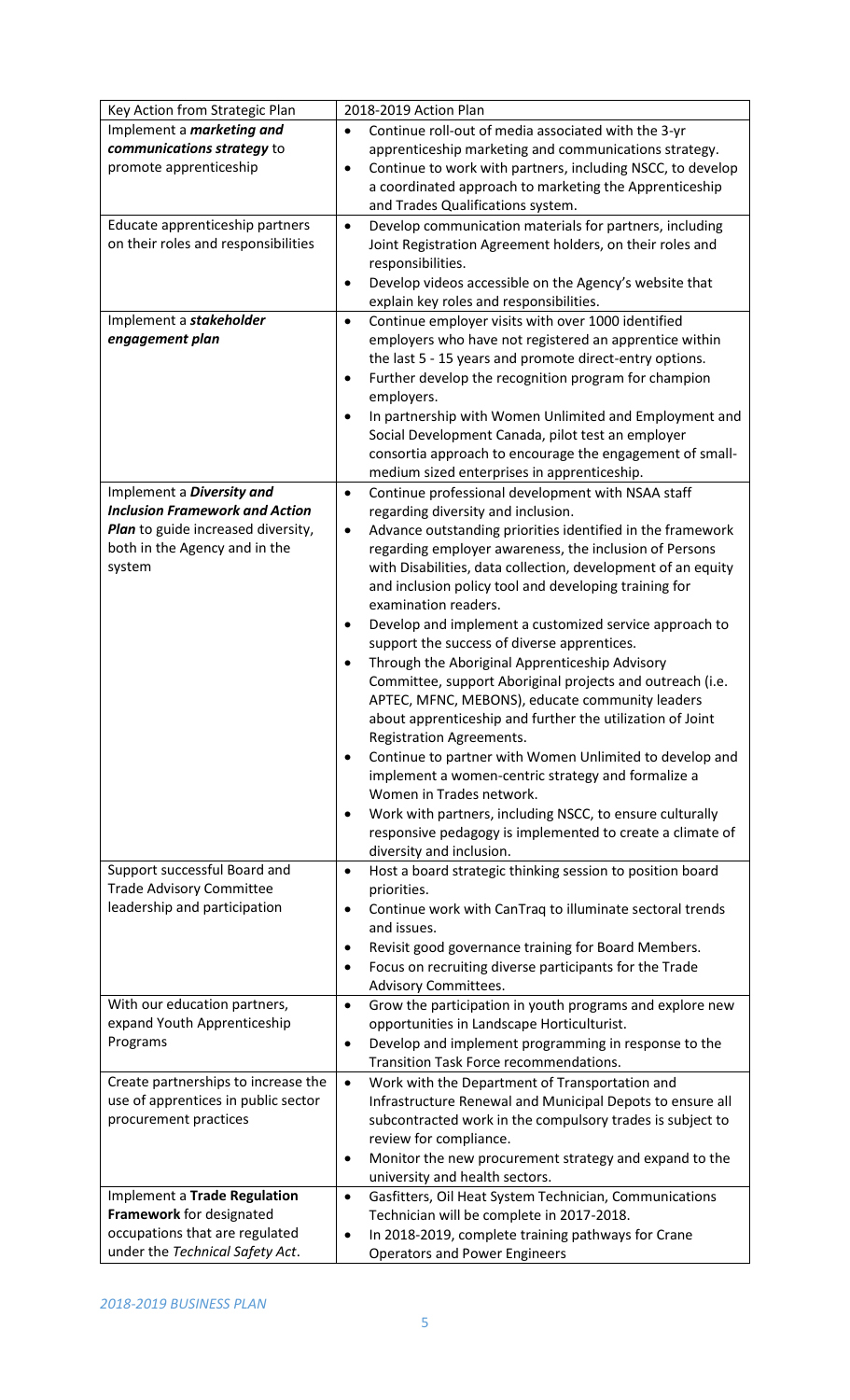| Build partnership with NSCC to | Design measurements for effectiveness of work of the Joint |
|--------------------------------|------------------------------------------------------------|
| further enhance the Joint      | Stewardship Initiative, to ensure Agency and NSAA continue |
| Stewardship Initiative         | to build an apprenticeship system that meets the mandates  |
|                                | of both organizations.                                     |

#### *Performance Indicators*

| <b>Description of Measure</b>                  | <b>Benchmark</b> | 2018-2019     |
|------------------------------------------------|------------------|---------------|
|                                                |                  | <b>Target</b> |
| Increased number of employers with apprentices | 1867             | 2180          |
|                                                | $(2015-16)$      |               |
| Increased percentage of diverse apprentices    | 9.79%            | 11%           |
|                                                | $(2015-16)$      |               |

#### *Discussion*

The Nova Scotia Apprenticeship Agency recognizes that a successful apprenticeship system should acknowledge and provide for the various needs of each trade, establish relevant and integrated training pathways and enable trade direction and advice regarding each program, all the while moving apprentices along their journey without interruption. The number of apprentices from diverse populations as well as women in non-traditional trades continues to grow year after year. With the changing demographics in Nova Scotia, the Agency has to continue to promote apprenticeship to diverse groups and build relationships with community-based organizations.

#### Strategic Direction: Changing the Outcome: Apprentice Success

For apprentices to successfully complete all aspects of training they must complete the required hours of on-the-job training, attend classroom technical training, obtain sign-off on skills achieved and pass a certification exam upon completion of training. Supporting apprentices to complete training in a timely manner is related to apprentice success which in turn increases productivity in the Nova Scotia labour market.

| Key Action from Strategic Plan                                                                        | 2018-2019                                                                                                                                                                                                                                                                                                                                                                                                                                                                                                                                                                                                                                                                                                                                                   |  |  |
|-------------------------------------------------------------------------------------------------------|-------------------------------------------------------------------------------------------------------------------------------------------------------------------------------------------------------------------------------------------------------------------------------------------------------------------------------------------------------------------------------------------------------------------------------------------------------------------------------------------------------------------------------------------------------------------------------------------------------------------------------------------------------------------------------------------------------------------------------------------------------------|--|--|
| Develop a culture of customer<br>service, including service standards<br>for all Agency programs      | Create and publish service delivery standards for<br>$\bullet$<br>implementation when the Apprenticeship Management<br>System goes live in Fall/Winter 2018. This includes re-<br>defining touchpoints with clients and ensuring that<br>supports to apprentices and employers are enhanced.<br>Develop the NSAA Learning Commons and develop<br>$\bullet$<br>programs for Math, Apprenticeship 101 and Mentoring.                                                                                                                                                                                                                                                                                                                                          |  |  |
| Help students link career<br>exploration in the skilled trades to<br>effective career decision-making | Deliver presentations to youth on the apprenticeship<br>$\bullet$<br>system in schools and school-based events and educate<br>educators on the apprenticeship option.<br>Develop a portable interactive booth/display for use at<br>$\bullet$<br>youth events.<br>Support the Trades Exhibition Hall to facilitate students<br>$\bullet$<br>exploring a career in the skilled trades.<br>Support Skills Canada-Nova Scotia in its youth outreach<br>$\bullet$<br>programs and preparing to host the 2019 National Skills<br>competition.<br>Continue to develop the Agency's social media Facebook<br>٠                                                                                                                                                     |  |  |
| Develop outreach/bridging<br>programs to increase participation<br>by diverse groups                  | campaign to influence the parents of youth.<br>Support females in secondary school to explore careers in<br>$\bullet$<br>the skilled trades through Techsploration and targeted<br>Skills Canada-Nova Scotia sessions.<br>Continue to expand implementation of Apprenticeship 101<br>$\bullet$<br>in Aboriginal and African Nova Scotian communities to<br>increase awareness of apprenticeship as a viable post-<br>secondary option.<br>Grow the participation of diverse participants in enhanced<br>٠<br>direct entry programs and the summer youth<br>apprenticeship program.<br>Working with community partners, develop an Afrocentric<br>٠<br>approach to apprenticeship in selected trades and<br>continue to support the East Preston Empowerment |  |  |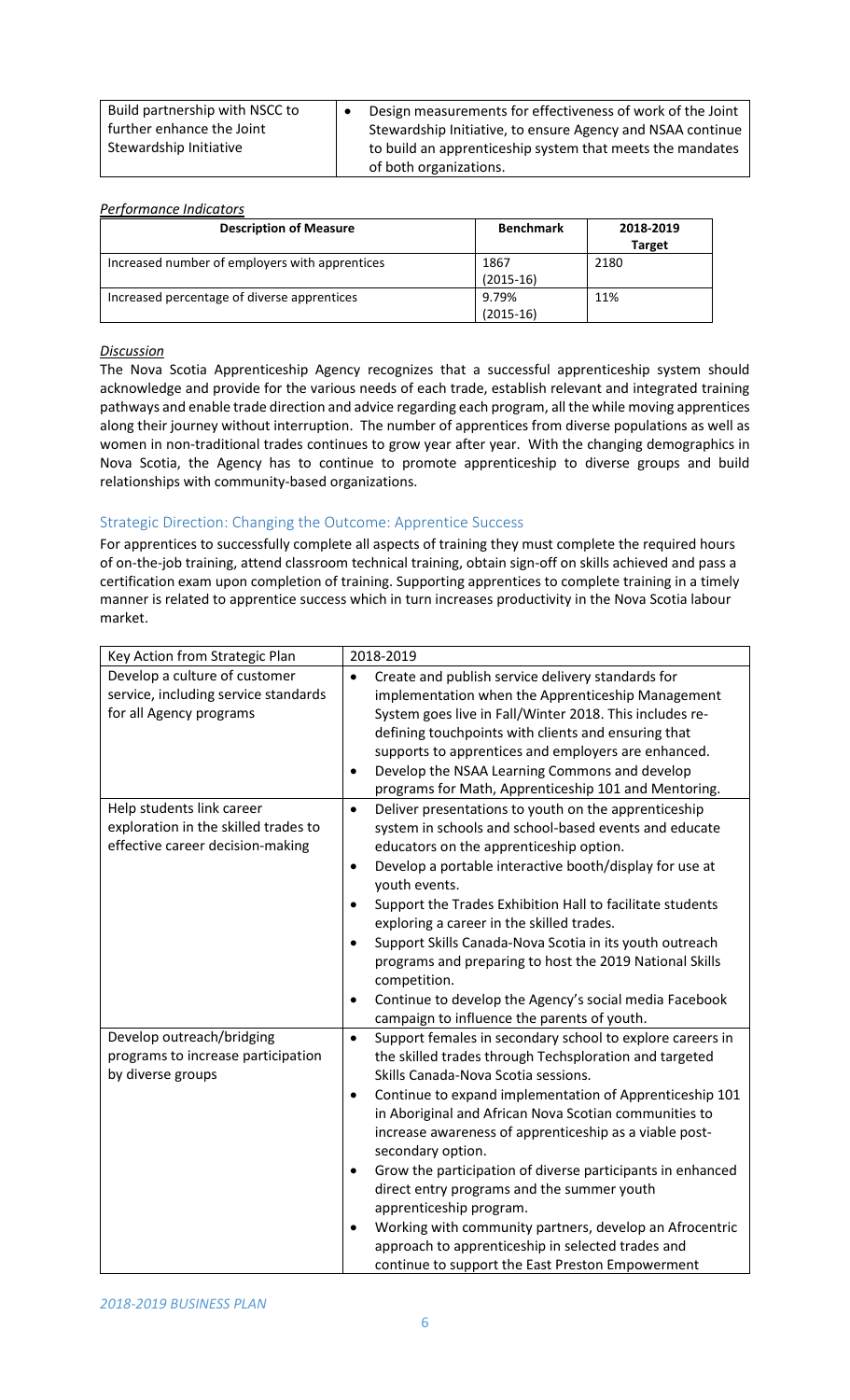|                                  | $\bullet$ | Academy in its efforts to support trade practitioners gain<br>trade certification.<br>Complete an enhanced direct entry program for Carpentry<br>with the First Nations communities in Cape Breton. |
|----------------------------------|-----------|-----------------------------------------------------------------------------------------------------------------------------------------------------------------------------------------------------|
|                                  |           |                                                                                                                                                                                                     |
| Increase outreach to students in | $\bullet$ | Deliver presentations on the apprenticeship system to all                                                                                                                                           |
| relevant pre-employment programs |           | pre-apprenticeship classes.                                                                                                                                                                         |
|                                  | $\bullet$ | Educate pre-apprenticeship students on compulsory                                                                                                                                                   |
|                                  |           | trades at all pre-apprenticeship classes.                                                                                                                                                           |
|                                  |           | Create opportunities to bring pre-apprentices together                                                                                                                                              |
|                                  |           | during the academic year outside of class to promote                                                                                                                                                |
|                                  |           | apprenticeship.                                                                                                                                                                                     |
|                                  | $\bullet$ | Develop a welcome package for students interested in                                                                                                                                                |
|                                  |           | pursuing apprenticeship.                                                                                                                                                                            |
|                                  | $\bullet$ | Distribute a letter to new pre-apprenticeship students                                                                                                                                              |
|                                  |           |                                                                                                                                                                                                     |
|                                  |           | congratulating them on their studies and making the                                                                                                                                                 |
|                                  |           | connection of these studies to apprenticeship.                                                                                                                                                      |
| Expand and improve training      | $\bullet$ | Work with our Atlantic partners to grow and improve                                                                                                                                                 |
| pathways through alternative     |           | alternate delivery options in the region, including supports                                                                                                                                        |
| delivery and competency-based    |           | to achieve full scope of trade.                                                                                                                                                                     |
| approaches                       | $\bullet$ | Formalize a new enhanced direct-entry apprenticeship                                                                                                                                                |
|                                  |           | training pathway and document key features and                                                                                                                                                      |
|                                  |           | associated policy.                                                                                                                                                                                  |
| Create training pathways in      | $\bullet$ | Continue to implement the flexible training pathways for 9                                                                                                                                          |
| certification-only trades        |           | certification-only trades:                                                                                                                                                                          |
|                                  |           | -Concrete Finisher- Identify Trades Qualifiers and develop                                                                                                                                          |
|                                  |           | Logbook                                                                                                                                                                                             |
|                                  |           | -Motorcycle Mechanic- Develop Logbook and review                                                                                                                                                    |
|                                  |           | Motorcycle & Power Products Repair course through NSCC                                                                                                                                              |
|                                  |           | - Partsperson - Develop Logbook and identify training                                                                                                                                               |
|                                  |           | provider                                                                                                                                                                                            |
|                                  |           | -Baker- Finalize Logbook, implement Level 1 training                                                                                                                                                |
|                                  |           | -Floorcovering Installer/Tilesetter                                                                                                                                                                 |
|                                  |           | -Cabinet Maker-Finalize Logbook                                                                                                                                                                     |
|                                  |           | -Alarm & Security-                                                                                                                                                                                  |
|                                  |           | -Blaster                                                                                                                                                                                            |
|                                  |           | Identify training pathways for selected low-volume trades.                                                                                                                                          |
|                                  |           |                                                                                                                                                                                                     |

## *Performance Indicators*

| <b>Description of Measure</b>                               | <b>Benchmark</b> | 2018-2019     |
|-------------------------------------------------------------|------------------|---------------|
|                                                             |                  | <b>Target</b> |
| Percent of apprentices who complete their training within 6 | N/A              | 54.54         |
| years                                                       |                  |               |
| Increase number of Red Seal Certifications Issued           | 713              | 900           |
|                                                             | $(2015-16)$      |               |
| Increased percentage of trades with training pathways       | 45%              | 65%           |
|                                                             | $(2015-16)$      |               |

#### *Discussion*

Although the number of employers and apprentices in the system fluctuates and is strongly influenced by economic conditions, the numbers are increasing. Nova Scotia is in the process of updating programs, including curriculum, examinations, and policies and processes to align with both the National and Atlantic harmonization recommendations and timelines. In addition, work is well underway to create training pathways for an additional 10 trades. The number of certifications issued over the past couple of years has fluctuated but remains constant.

#### Strategic Direction: Changing the Outcome: Employer Success

NSAA continues to empower employers by having an industry-led apprenticeship system that builds and maintains a highly skilled and diverse workforce contributing to the economic success of employers and Nova Scotia, while remaining flexible and adapting to changing economic and industry conditions.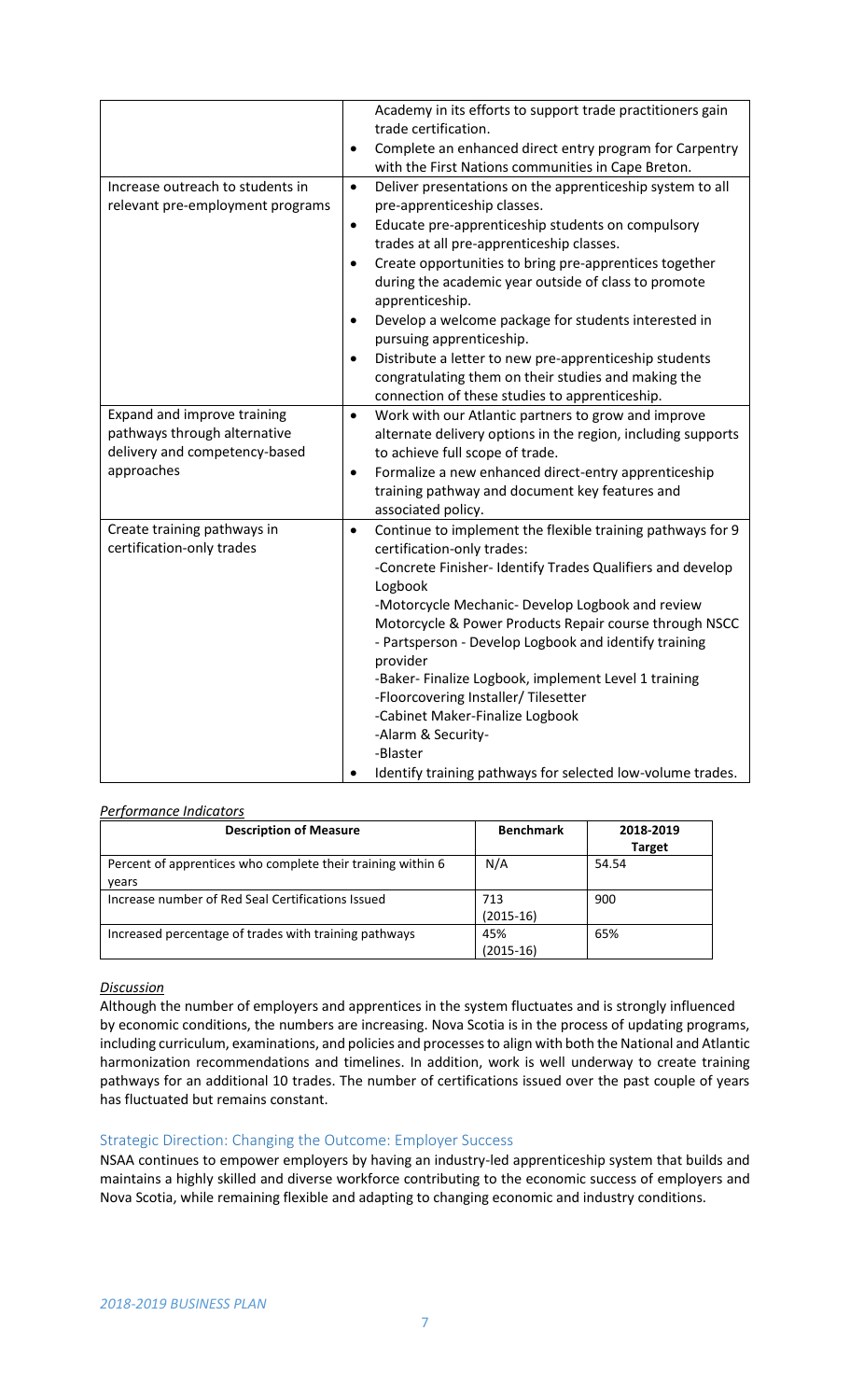| Key Action from Strategic Plan                                                                                                       | 2018-2019                                                                                                                                                                                                                                                                                                                                                                                                                                                                                                                                                                               |  |
|--------------------------------------------------------------------------------------------------------------------------------------|-----------------------------------------------------------------------------------------------------------------------------------------------------------------------------------------------------------------------------------------------------------------------------------------------------------------------------------------------------------------------------------------------------------------------------------------------------------------------------------------------------------------------------------------------------------------------------------------|--|
| Develop supports to help employers<br>find apprentices and to help<br>apprentices find jobs                                          | Through the Aboriginal Employer Engagement<br>$\bullet$<br>subcommittee of the Aboriginal Apprenticeship Advisory<br>Committee, share success stories and reach out to<br>employers who are within a 30km drive of a First Nation<br>community to promote new apprenticeship opportunities<br>for community members.                                                                                                                                                                                                                                                                    |  |
| Promote direct-entry into<br>apprenticeship to employers                                                                             | Develop and incorporate relevant key messages into all<br>$\bullet$<br>communication materials used with employers.<br>Work with Employer Engagement Specialists in NS Work<br>٠<br>Centres across the province to increase their<br>understanding of apprenticeship training with the<br>objective of engaging employers in direct-entry options<br>with NS Works clients.                                                                                                                                                                                                             |  |
| Improve and promote START<br>incentive program for employers<br>who hire apprentices                                                 | Promote Apprenticeship START with employers to<br>$\bullet$<br>encourage hiring of diverse apprentices.                                                                                                                                                                                                                                                                                                                                                                                                                                                                                 |  |
| Transform services, structures, and<br>supports to ensure success of the<br>apprentice/employer relationship                         | In anticipation of implementing the new shared<br>$\bullet$<br>Apprenticeship Management System(AMS), redesign<br>service delivery to improve supports to the<br>employer/apprentice relationship.<br>Implement a change management strategy for staff,<br>٠<br>apprentices and employers to facilitate a smooth<br>transition to AMS.<br>Focus field support on supporting the success of the<br>employer/apprentice relationship, encouraging stronger<br>engagement by participating employers in the training of<br>their apprentices.<br>Implement a large employer support model. |  |
| Increase and enhance Joint<br>Registration Agreements (JRAs) with<br>other sectors, First Nations and<br>other diverse groups        | Launch the JRA Guide and begin the re-negotiation of JRAs<br>$\bullet$<br>in the province.<br>Develop a JRA with Women Unlimited.<br>Develop consistent field support model for JRAs.                                                                                                                                                                                                                                                                                                                                                                                                   |  |
| Make mentoring resources more<br>widely available to enable better<br>skill transference from the<br>journeyperson to the apprentice | Continue the implementation of the new mentoring<br>$\bullet$<br>program with journeypersons and apprentices.<br>Enhance mentoring programs in technical training to<br>٠<br>improve the experience of apprentices.<br>Make mentoring supports a regular feature of Joint<br>$\bullet$<br>Registration Agreements.<br>Incorporate mentoring outcomes in all Agency funded<br>programs where appropriate.                                                                                                                                                                                |  |

## *Performance Indicators*

| <b>Description of Measure</b>                               | <b>Benchmark</b> | 2018-2019     |
|-------------------------------------------------------------|------------------|---------------|
|                                                             |                  | <b>Target</b> |
| Increasing the percentage of direct entry apprentices       | 53% (2015)       | 53%           |
| Increasing the number of employers who are participating in | 141              | 280           |
| the apprenticeship system for the first time                |                  |               |
| Increasing percentage of pre-apprentices registering as     | 33% (2016-17)    | 35%           |
| apprentices in compulsory trades                            |                  |               |

#### *Discussion*

The NSAA is committed to increasing stakeholder engagement in the apprenticeship system and is working to encourage employers who are eligible to register and train apprentices. Employers engaged in the system continues to increase. Nova Scotia needs to continue building a well-educated and highlyskilled workforce and the apprenticeship system plays a unique and critical role in this process. The system also continues to assist in the direct transfer of knowledge and skills from one generation to the next (as is so important in an aging workforce).

Direct-entry apprenticeship, for those entering the apprenticeship program without credit from a college diploma, is an option not well understood by Nova Scotians. Continued highlighting of this option, and a further reducing of barriers, will help to change the culture and move the apprenticeship and trades certification system along the path of inclusivity.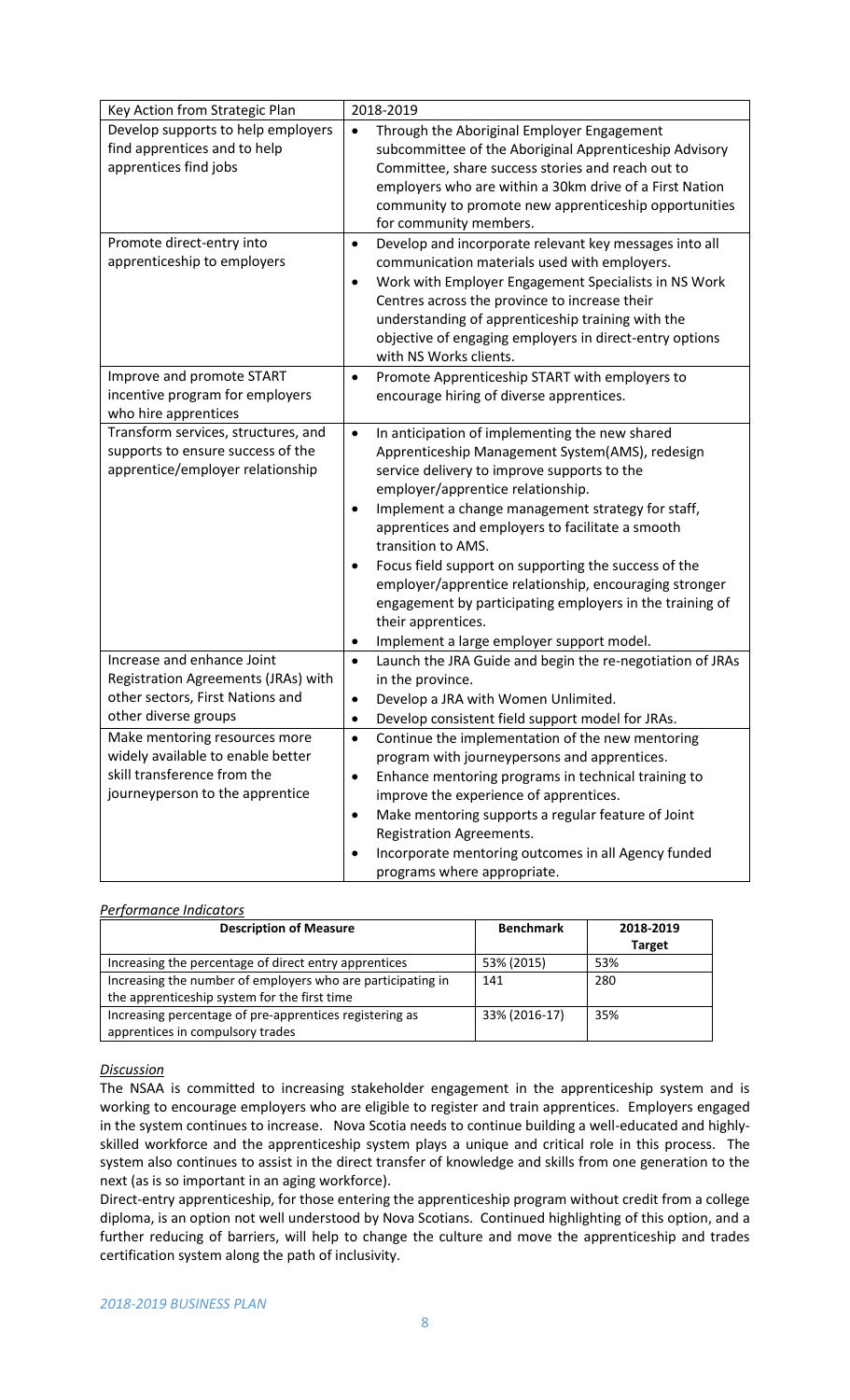## Strategic Direction: Strengthening Delivery: Connecting Training and Workplaces

Surveys are carried out every 2 years with both apprentices and employers as a way to gather information on apprenticeship training (from apprentices) and technical training (from employers). 2018-2019 will see the launce of the new online Apprenticeship Management System and will fundamentally change how we interact with employers and workplaces.

| Key Action from Strategic Plan                                                                                                                             | 2018-2019                                                                                                                                                                                                                                                                                                                                                                                                                                                                                                                                                                                                                                                                      |  |  |
|------------------------------------------------------------------------------------------------------------------------------------------------------------|--------------------------------------------------------------------------------------------------------------------------------------------------------------------------------------------------------------------------------------------------------------------------------------------------------------------------------------------------------------------------------------------------------------------------------------------------------------------------------------------------------------------------------------------------------------------------------------------------------------------------------------------------------------------------------|--|--|
| Develop a pre-entry pathway for<br>potential apprentices through the                                                                                       | Deliver an enhanced direct entry program for the motive<br>$\bullet$<br>power trades in Yarmouth and continue the programming in                                                                                                                                                                                                                                                                                                                                                                                                                                                                                                                                               |  |  |
| NSCC and other providers                                                                                                                                   | MVBR (Sydney) and AST (Truro).<br>Evaluate the MVBR and AST enhanced direct-entry programs<br>$\bullet$<br>and make improvements to the programs.                                                                                                                                                                                                                                                                                                                                                                                                                                                                                                                              |  |  |
|                                                                                                                                                            | Deliver an enhanced direct-entry pilot program with<br>$\bullet$<br>Hairstylists.<br>Explore opportunities to deliver further enhanced direct-<br>٠<br>entry options in communities where a specific labour<br>market need exists.                                                                                                                                                                                                                                                                                                                                                                                                                                             |  |  |
| Provide resources for pre-<br>apprenticeship and apprenticeship<br>technical training, in accordance<br>with industry needs, to increase<br>system success | Implement a Training Quality Framework for apprenticeship<br>$\bullet$<br>training including an in-depth review of examination results.<br>Support pre-apprenticeship and apprenticeship technical<br>$\bullet$<br>training deliverers to incorporate Atlantic and national<br>harmonization for each approved trade program.<br>Plan, coordinate and deliver NSAA/NSCC professional<br>٠<br>development sessions for pre-apprenticeship and technical<br>training instructors.<br>Work with training providers to develop and offer pre-<br>٠<br>apprentice and apprentice technical training based on<br>evidence-based decision making, using labour market<br>information. |  |  |
| Develop and implement a review<br>cycle for pre-apprenticeship and<br>apprenticeship technical training<br>programs to increase system<br>success          | A preliminary review of examination results has identified the<br>$\bullet$<br>following trades for review: Sheet Metal Worker, Machinist,<br>and Gasfitter (in progress).<br>Include as part of the TAC/PAC program reviews.<br>$\bullet$                                                                                                                                                                                                                                                                                                                                                                                                                                     |  |  |
| Develop and implement a new IT<br>system that is cost-shared with the<br>other Atlantic provinces                                                          | Continue the development of future-state process and<br>$\bullet$<br>implement in the Fall 2018. This includes a robust Change<br>Management Strategy for both internal and external<br>stakeholders.                                                                                                                                                                                                                                                                                                                                                                                                                                                                          |  |  |
| Implement trade harmonization<br>for selected trades                                                                                                       | Implement Phase II of the AAHP on the following trades:<br>truck and transport mechanic, heavy duty equipment<br>technician, automotive service technician, sprinkler system<br>installer, construction boilermaker, and industrial mechanic<br>(millwright).<br>Implement Phase III and IV of the CCDA Harmonization<br>٠<br>Initiative.<br>Build common requirements and communicate results<br>٠<br>through AMS.                                                                                                                                                                                                                                                            |  |  |
| Support lifelong learning through<br>post-journey initiatives, include<br>the Atlantic Trades Business Seal                                                | Explore post-journey training in partnership with the<br>$\bullet$<br>Automotive Sector Council to encourage training on<br>technological advances.<br>As a result of a successful pilot program in 2017-2018,<br>٠<br>launch the ATBS program.                                                                                                                                                                                                                                                                                                                                                                                                                                |  |  |

#### *Performance Indicators*

| <b>Description of Measure</b>                          | <b>Benchmark</b>   | 2018-2019     |
|--------------------------------------------------------|--------------------|---------------|
|                                                        |                    | <b>Target</b> |
| Increased satisfaction with apprenticeship training by | 77% (2014)         | 80% (2018)    |
| apprentices                                            |                    |               |
| Increased satisfaction with apprenticeship training by | 76 (2014)          | 80% (2018)    |
| employers                                              |                    |               |
|                                                        |                    |               |
| Investment in technical training                       | \$5.3 <sub>M</sub> | \$6.9 M       |
|                                                        |                    |               |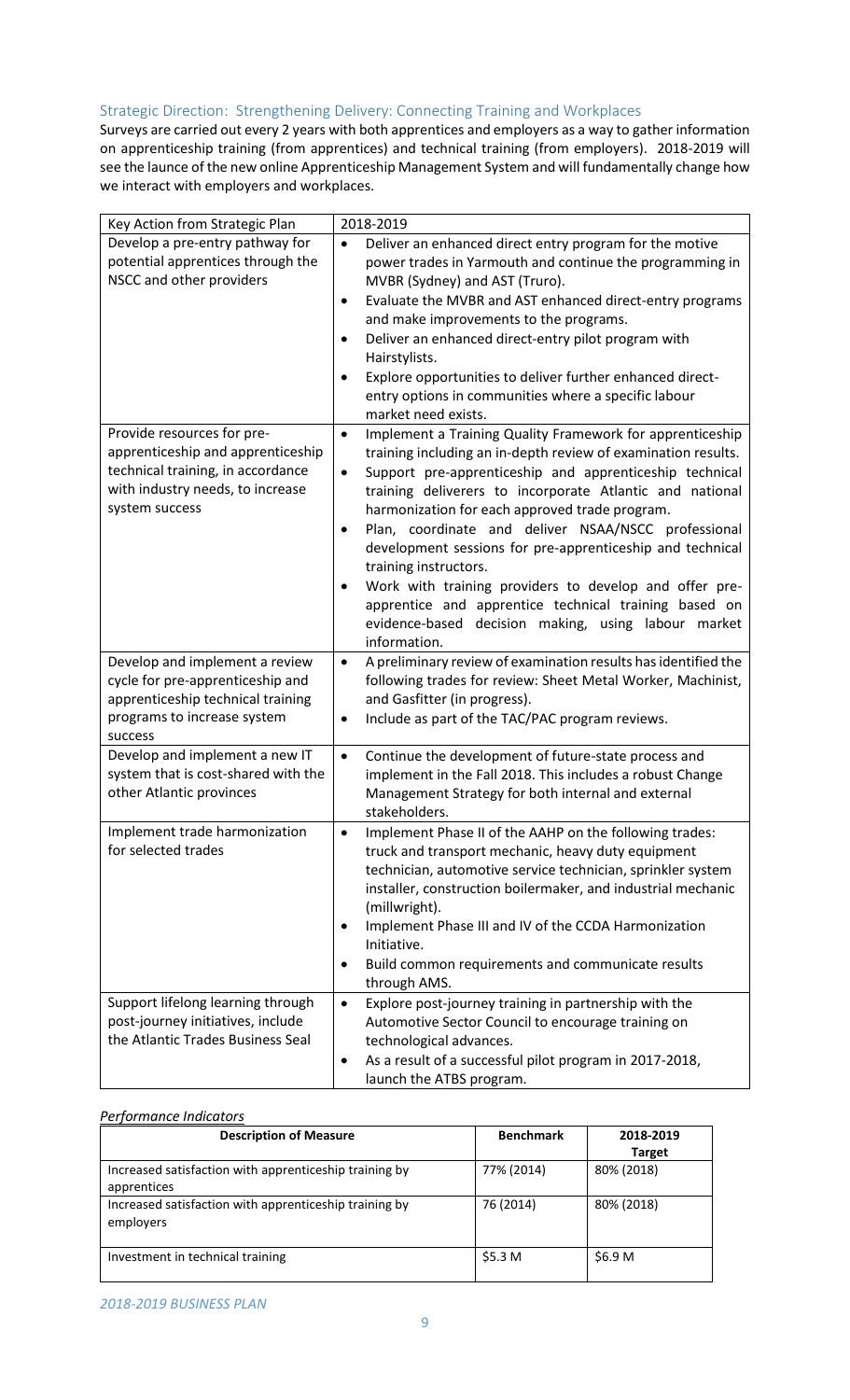#### *Discussion*

The apprentice registration system continues to become more efficient, allowing employers and apprentices to balance their training needs and work commitments. The Agency recognizes the importance of service delivery to the apprenticeship system. Employers and apprentices are busy and the Agency is reviewing its service delivery approach to ensure we are meeting the needs of clients. The launch of the new online Apprenticeship Management System will further streamline and build efficiencies in the process.

## Strategic Direction: Making Certification an Economic Driver

Employer engagement and the labour market are integrally linked. Employers fully engaged with the apprenticeship system are essential for continued success. The NSAA works closely with stakeholders to promote voluntary compliance; however, there must also be a fair and reactive enforcement component. In order to enhance and improve compliance and enforcement, the NSAA established an Advisory Group. This group, comprised of stakeholders, provides advice and recommendations on all facets of enforcement and as a result, many significant changes to the way enforcement is carried out are under consideration. These changes may include revisions to the Act, revised policies and procedures, improved forms and reports, adding enforcement tools and establishing methods of accountability.

| Key Action from Strategic Plan                                                                                | 2018-2019                                                                                                                                                                                                                                                                                                                                                                                                                                                  |
|---------------------------------------------------------------------------------------------------------------|------------------------------------------------------------------------------------------------------------------------------------------------------------------------------------------------------------------------------------------------------------------------------------------------------------------------------------------------------------------------------------------------------------------------------------------------------------|
| Implement a capacity-planning<br>tool for the system to better meet<br>labour market needs                    | With our Atlantic partners, pilot the Atlantic model of the<br>$\bullet$<br>CanTraq LMI Qualifications database to assist in regional<br>labour market planning for the skilled trades.<br>Expand the results of the LMI Construction Electrician pilot<br>$\bullet$<br>to other trades.                                                                                                                                                                   |
| Develop and maintain trade<br>profiles and other labour market<br>information for system leaders and<br>users | Use CanTraq and other data to support the renewal and<br>$\bullet$<br>dissemination of trade profiles and HR outlooks.                                                                                                                                                                                                                                                                                                                                     |
| Achieve system harmonization<br>with our Atlantic colleagues                                                  | Support sustainability planning of Atlantic Apprenticeship<br>$\bullet$<br>Harmonization Project.<br>Undertake the harmonizing of Recognition of Prior Learning<br>$\bullet$<br>policy.                                                                                                                                                                                                                                                                    |
| Improve mobility of Nova Scotia<br>apprentices, both nationally and<br>regionally                             | Monitor the ease at which pre-apprentices and apprentices<br>$\bullet$<br>can continue their training when they need to be mobile to<br>work.<br>Improve the data collection regarding permanent and<br>$\bullet$<br>temporary mobility.                                                                                                                                                                                                                   |
| Increase enforcement capacity<br>through strategic partnerships                                               | Continue to work with Occupational Health and Safety on the<br>$\bullet$<br>'Ask for the Card' campaign through both certification and<br>safety blitzes in higher priority regions of the province.<br>Work with Motor Carrier Division to ensure all individuals<br>$\bullet$<br>licensed to complete motor vehicle inspections are certified<br>with the Agency.                                                                                        |
| Develop a compliance and<br>enforcement plan and carry out<br>pilots to test new approaches                   | Adopt measures to improve the capacity to enforce the<br>$\bullet$<br>Apprenticeship and Trades Qualifications Act and associated<br>regulations.<br>Work with the Compliance and Enforcement Advisory Group<br>$\bullet$<br>to streamline processes to reduce administration and<br>prioritize enforcement.<br>Ensure adequate enforcement coverage in Cape Breton.<br>$\bullet$<br>Visit trades shows to educate the public on the compulsory<br>trades. |
| Performance Indicators                                                                                        |                                                                                                                                                                                                                                                                                                                                                                                                                                                            |

| <b>Description of Measure</b>                                 | <b>Benchmark</b> | 2018-2019<br><b>Target</b> |
|---------------------------------------------------------------|------------------|----------------------------|
| Increased compliance                                          | 84%              | 85%                        |
| Number of new apprentices registered as a result of           | 30               | 32                         |
| enforcement action                                            | $(2016-17)$      |                            |
| Number of trade qualifiers who attempted the exam as a result |                  | 19                         |
| of enforcement actions                                        | (2016-17)        |                            |